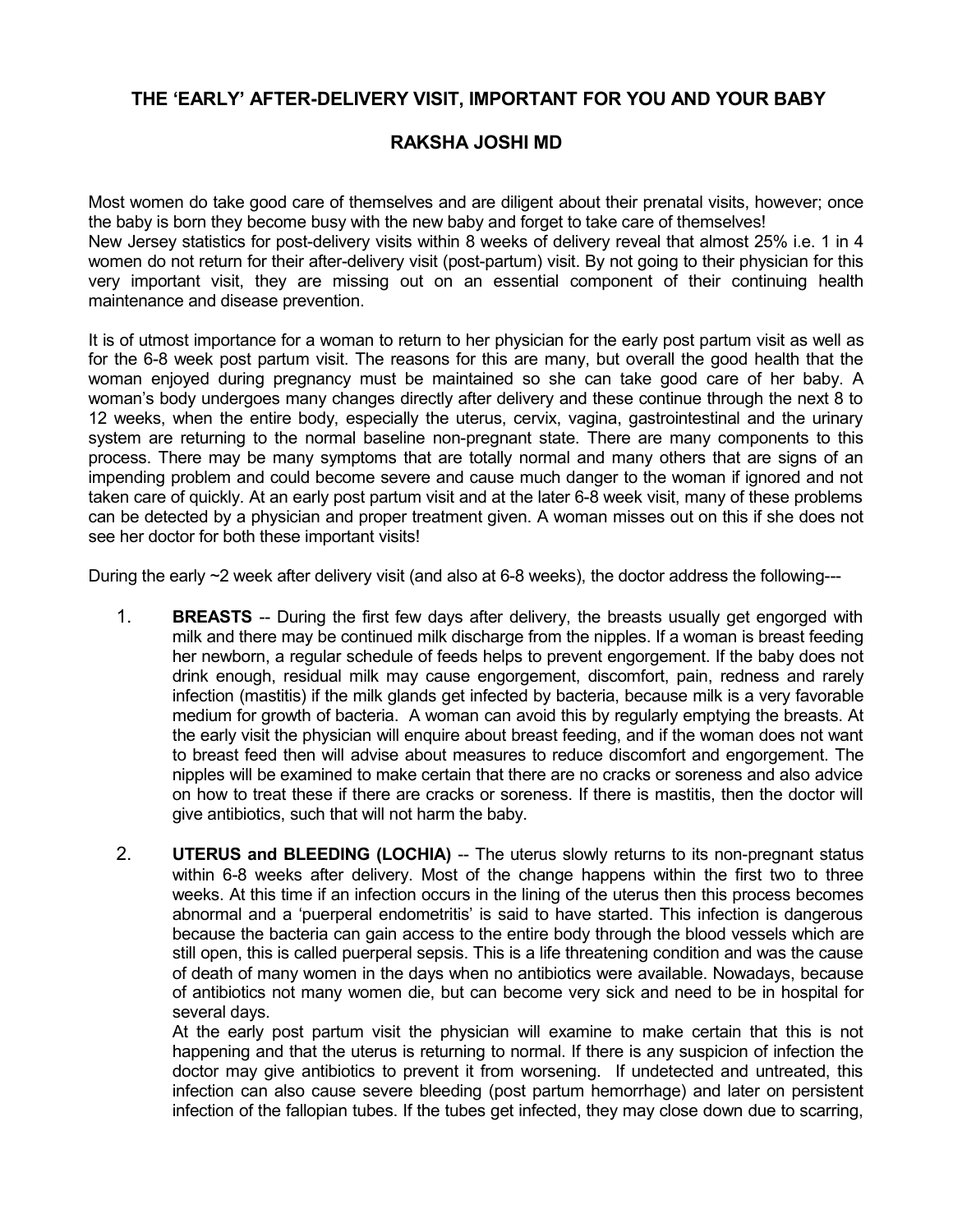so the woman may become infertile (cannot have any more children). This may happen even if the infection is mild.

If a woman has a 'smelly' discharge from the vagina she must visit her doctor promptly, because this may be a sign of beginning infection.

- 3. **BOWEL PROBLEMS**  Normal bowel movements may take a few weeks to return to normal especially after a cesarean delivery. Constipation is very common and may aggravate existing hemorrhoids. Your physician will enquire about this problem and will advise diet and if necessary even prescribe a stool softener or laxative. You should eat a diet high in fiber e.g. oatmeal, raisin bran, beans, dried figs and apricots, and drink a lot of fluid orally.
- 4. **URINARY PROBLEMS**  Your doctor will make certain that you do not have any signs or symptoms of a bladder or kidney infection at your 2 weeks visit. Drink plenty of fluids, especially water, to avoid constipation and urinary infection.
- 5. **HEMORRHOIDS**  Hemorrhoids are common during pregnancy and become worse after delivery especially if you are constipated. Your doctor will examine you and advise on how to avoid pain and bleeding and if necessary prescribe medication for pain relief and to shrink hemorrhoids.
- 6. **LACERATIONS AND CESAREAN INCISION**  It is of utmost importance to make sure that the cut on your abdomen from cesarean is healing well and there is no infection. In the same way it is important to make sure that any cut or laceration that was repaired during a vaginal delivery is healing well and there is no danger of it opening up due to not healing properly. At your early 2 week post partum visit, your doctor will examine for this and will advise you how to prevent complications and problems later on in your life.
- 7. **POST- PARTUM DEPRESSION**  It is very normal to feel tired and lack energy a few days after delivery. This is because of the massive hormone changes that are happening after delivery. These feelings may be even more disturbing if you had a cesarean delivery or had a preterm birth or it was a difficult birth. These feelings should go away within ~2 weeks of delivery. If sadness, inability to cope, feeling overwhelmed, crying, lack of sleep, feeling 'depressed' last longer than two weeks, it could be serious and needs treatment. This is Post-Partum Depression and is a serious condition, but does have treatment if detected early. Your doctor will evaluate you for this at your 2 week visit and also at the 6 week visit and advise treatment and if necessary will refer to a specialist for treatment. Do tell your doctor how you feel, do not feel shy or embarrassed.
- 8. **SEX AND BIRTH CONTROL** You should think about the type of birth control that you will use, during the last few weeks before delivery. Remember that if you are not 'completely' breast feeding, you could ovulate and become pregnant 3 to 4 weeks after delivery, even before your 6 week visit. That is why it is important to attend for your 2 week visit because your doctor will advise you about it at your 2 week visit. Most couples find it hard not to have sex for six weeks, so it may be too late to talk about birth control at your 6 week visit because you may already be pregnant!
- 9. **EXERCISE AND DIET** Your doctor will advise you on the best way to get back to your normal weight quickly and on what foods to eat and what to avoid to get back to your healthy normal self as soon as possible.
- 10. **YOUR BABY**  Just as it is important to take care of yourself, it is important to take the baby to see the 'baby doctors' to make sure that the baby is healthy and obtain advice and help on how to take care of any problems. The baby doctors will also advise on